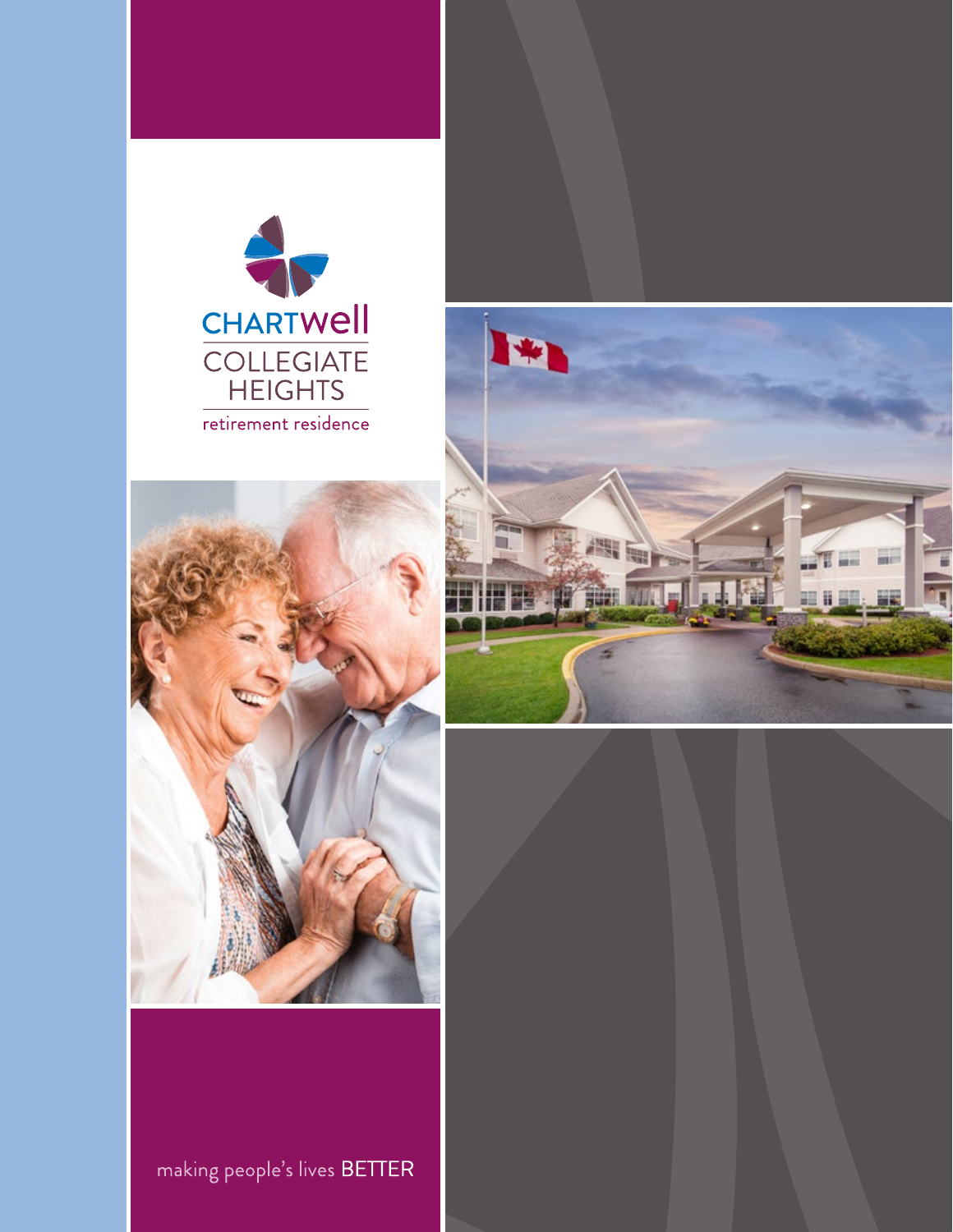

## PART OF OUR LOCAL COMMUNITY SINCE 2003

Chartwell Collegiate Heights is a quiet and peaceful retirement residence in the heart of Sault Ste. Marie, nestled on a green hilltop with breathtaking views of the city's waterfront. We're well known for providing a safe and comfortable atmosphere and our tightknit community of residents and staff. We not only enjoy pretty natural surroundings, but convenient access to a variety of walkable amenities, including grocery stores, banks, pharmacies, restaurants, retail shopping and the cinema.

Here, you can expect to benefit from three delicious and nutritious meals per day, weekly housekeeping and linen service, 24-hour staff on-site and access to a wide range of optional independent supportive living care services, such as medication management, assistance with your morning or evening routine, and much more. Furthermore, we uniquely provide companion care services for seniors.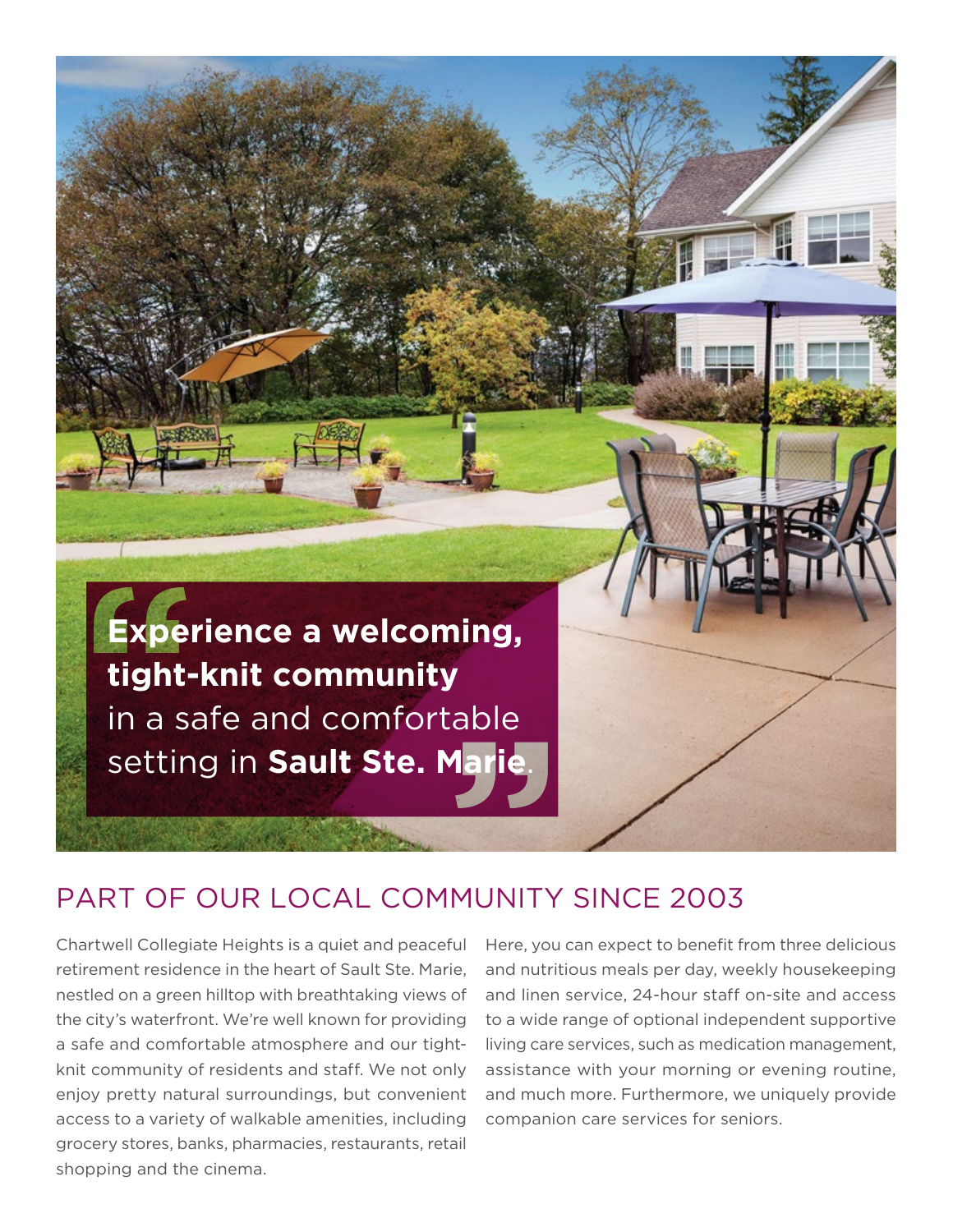## OUR UNIQUE LIFESTYLE

Offering spacious one- and two-bedroom layouts, our suites are among some of the largest in Sault Ste. Marie, perfect for individuals or couples who enjoy lots of room for furniture and personal belongings. All our suites feature kitchenettes and balconies and boast large windows that allow in an abundance of natural light. You'll find there's no better value if you're searching for a retirement living lifestyle in Sault Ste. Marie!

Inside our home, marked by its high ceilings and large windows in every room offering lovely city views, you can take advantage of various social experiences in our on-site amenities: a central dining room, bistro, theatre, activity room, library, and more. You'll also love our beautiful outdoor courtyards with comfortable seating, lush gardens, and walking paths, where you can go on a peaceful stroll or enjoy some fresh air. You choose how to spend your day!

Explore our Living at Chartwell brochure to learn more about dining, lifestyle activities and personalized care services.









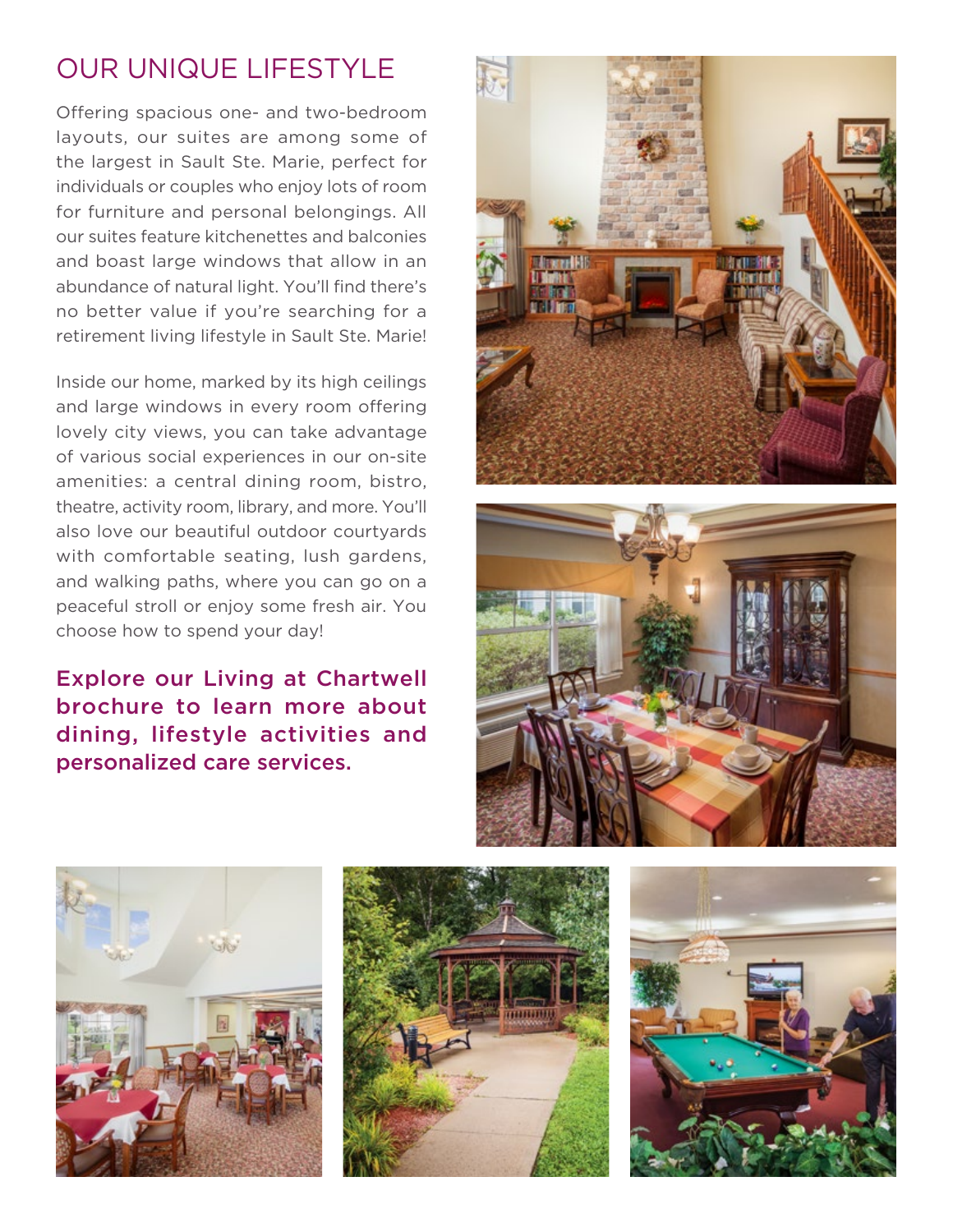## FACTS & FEATURES



| IN THE NEIGHBOURHOOD                                                                           |                                                                   |                                                                        |
|------------------------------------------------------------------------------------------------|-------------------------------------------------------------------|------------------------------------------------------------------------|
| · Shopping<br>- Transit                                                                        | · Places of worship<br>• Cinema                                   | $\blacksquare$ Banks<br>· Pharmacies                                   |
| <b>ACTIVITIES</b>                                                                              |                                                                   |                                                                        |
| • Day trips*<br><b>Exercise</b><br>• Live entertainment                                        | • Social and<br>recreational programs<br>Gardening<br>· Piano     | <b>Book club</b><br>$\blacksquare$ Crafts<br><b>- Billiards</b>        |
| <b>DINING SERVICES</b>                                                                         |                                                                   |                                                                        |
| · Diversified menu                                                                             | • Meals for guests*                                               | • Family dinner                                                        |
| <b>CARE SERVICES</b>                                                                           |                                                                   |                                                                        |
| • Medication supervision/<br>administration*<br>Assistance with activities<br>of daily living* | • On-site Nurse<br>• Virtual Physician Program<br>• Lab services* | • Care Assist Program<br>· Blood pressure clinic*<br>• Mobility clinic |
| <b>AMENITIES</b>                                                                               |                                                                   |                                                                        |
| <b>Dining room</b><br>· Private dining room<br>· Bistro/cafe                                   | <b>Country kitchen</b><br>• Activity room<br>• Movie theatre      | • Library<br>. Walking paths<br>Gardens                                |
|                                                                                                |                                                                   |                                                                        |